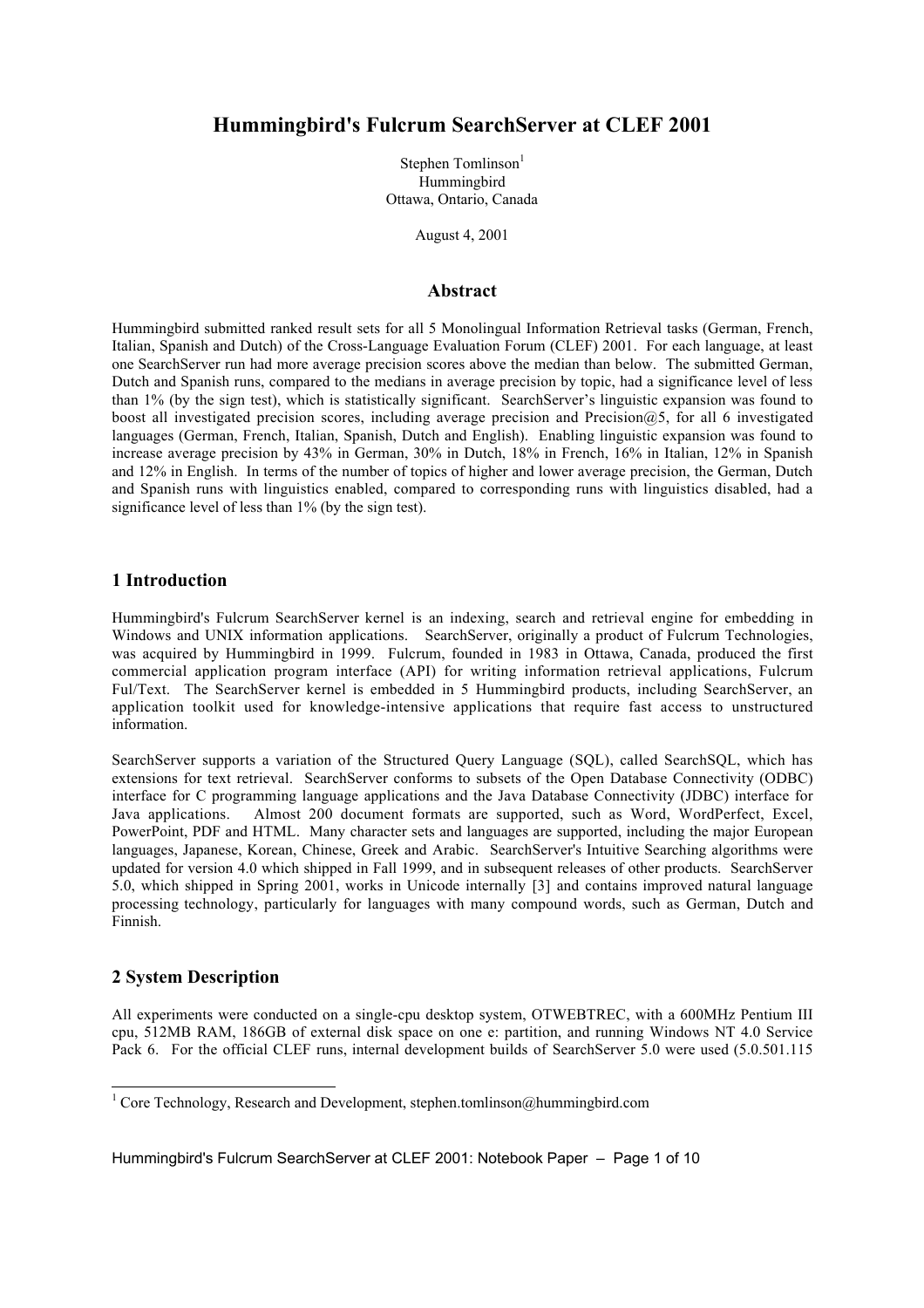plus some experimental changes motivated by tests on the CLEF 2000 collections). For the diagnostic runs, internal build 5.0.504.157 was used.

## **3 Setup**

We describe how SearchServer was used to handle the 5 Monolingual tasks of CLEF 2001.

## **3.1 Data**

The CLEF 2001 collections consisted of tagged (SGML-formatted) news articles (mostly from 1994) in 6 different languages: German, French, Italian, Spanish, Dutch and English. The articles (herein called "documents" or "logical documents") were combined into "library files" of typically a few hundred logical documents each. The collections were made available in compressed tar archives on the Internet. We downloaded the archives, uncompressed them, untarred them and removed any support files (e.g. dtd files) which weren't considered part of the collection. The library files were stored in 6 subdirectories of e:\data\CLEF (German, French, Italian, Spanish, Dutch and English). No further pre-processing was done on the data, i.e. SearchServer indexed the library files directly. Operations such as identifying logical documents and enforcing the restrictions on fields permitted for indexing were handled by the text reader (described below).

| Language | Text Size (uncompressed)    | Number of Documents | Number of Library Files |
|----------|-----------------------------|---------------------|-------------------------|
| German   | 555,285,140 bytes (530 MB)  | 225,371             | 520                     |
| French   | 253,528,734 bytes (242MB)   | 87.191              | 682                     |
| Italian  | 290,771,116 bytes (277MB)   | 108,578             | 721                     |
| Spanish  | 544, 347, 121 bytes (519MB) | 215,738             | 364                     |
| Dutch    | 558,560,087 bytes (533MB)   | 190,604             | 1228                    |
| English  | 441,048,231 bytes (421MB)   | 113,005             | 365                     |

### **Table 1: Sizes of CLEF 2001 Collections**

For more information on the CLEF collections, see the CLEF web site [1].

## **3.2 Text Reader**

To index and retrieve data, SearchServer requires the data to be in Fulcrum Technologies Document Format (FTDF). SearchServer includes "text readers" for converting most popular formats (e.g. Word, WordPerfect, etc.) to FTDF. A special class of text readers, "expansion" text readers, can insert a row into a SearchServer table for each logical document inside a container, such as directory or library file. Users can also write their own text readers in C for expanding proprietary container formats and converting proprietary data formats to FTDF.

The library files of the CLEF 2001 collections consisted of several logical documents, each starting with a  $\langle$ DOC> tag and ending with a  $\langle$ DOC> tag. After the  $\langle$ DOC> tag, the unique id of the document, e.g. SDA.940101.0001, was included inside <DOCNO>..</DOCNO> tags. The custom text reader called cTREC, originally written for handling TREC collections [6], handled expansion of the library files of the CLEF collections and was extended to support the CLEF guidelines of only indexing specific fields of specific documents.

In expansion mode (/E switch), cTREC scans the library file and for each logical document determines its start offset in the file (i.e. offset of  $\langle$ DOC $>$  tag), its length in bytes (i.e., distance to  $\langle$ DOC $>$  tag), and extracts its document id (from inside <DOCNO>..</DOCNO> tags). SearchServer is instructed to insert a row for each logical document. The filename column (FT\_SFNAME) stores the library filename. The text reader column (FT\_FLIST) includes the start offset and length for the logical document (e.g.

Hummingbird's Fulcrum SearchServer at CLEF 2001: Notebook Paper – Page 2 of 10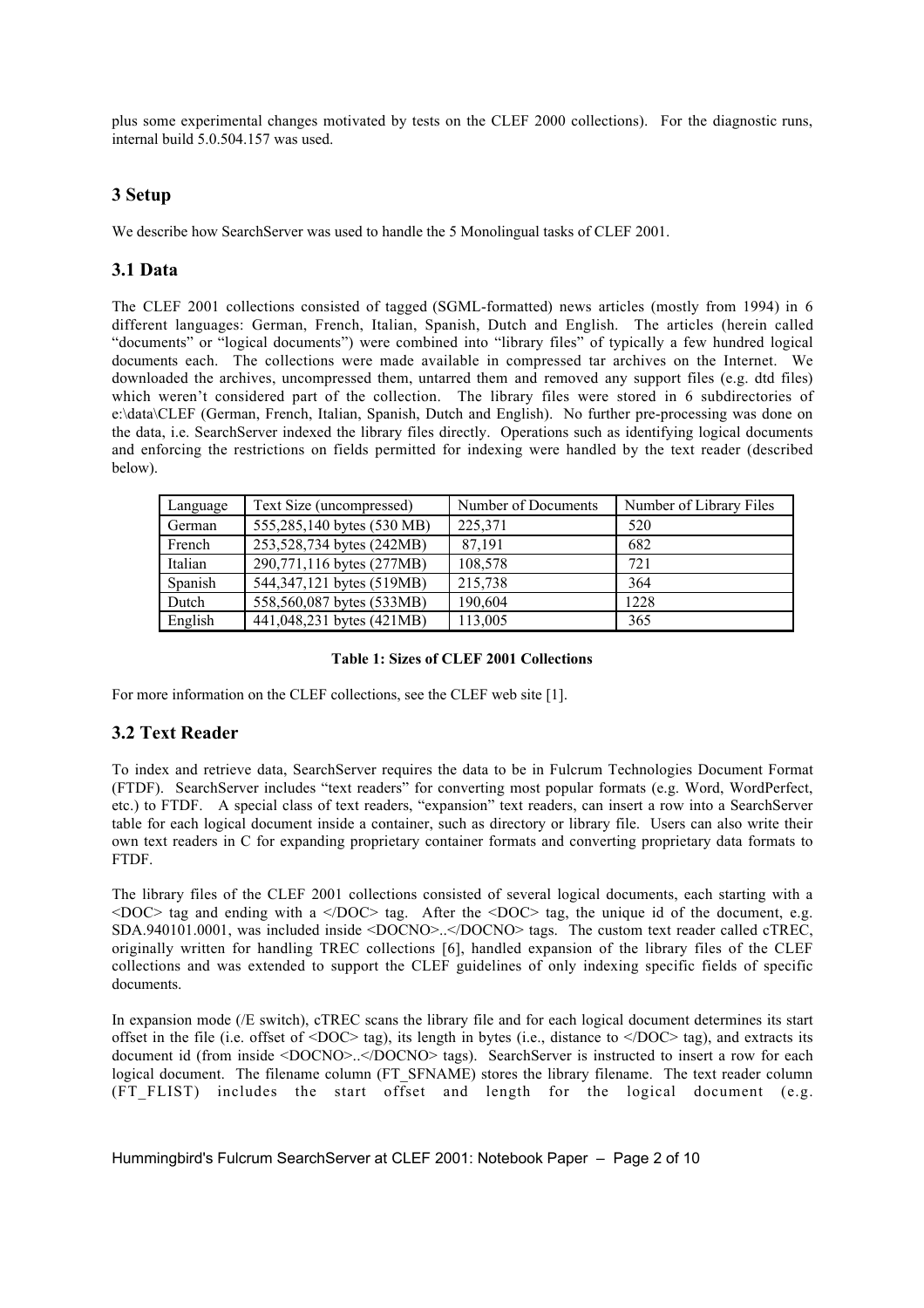nti/t=Win\_1252\_UCS2:cTREC/C/100000/30000). The document id column (controllable with the /d switch), contains the document id.

In CLEF format translation mode (/C switch), cTREC inserts a control sequence to turn off indexing at the beginning of the document. cTREC inserts a control sequence to enable indexing after tags for which indexing is permitted (e.g. after <TEXT> in a Frankfurter Rundschau document), and inserts control sequences to disable indexing just before its corresponding closing tag (e.g. </TEXT>). The document type is determined from the prefix of the DOCNO (e.g. all Frankfurter Rundschau document ids had "FR" as a prefix). The entities described in the DTD files were also converted, e.g. "=" was converted to the equal sign "=".

The documents were assumed to be in the Latin-1 character set, the code page which, for example, assigns eacute (é) hexadecimal 0xe9 or decimal 233. cTREC passes through the Latin-1 characters, i.e. does not convert them to Unicode. SearchServer's Translation Text Reader (nti), was chained on top of cTREC and the Win 1252 UCS2 translation was specified via its /t option to translate from Latin-1 to the Unicode character set desired by SearchServer.

### **3.3 Indexing**

A separate SearchServer table was created for each language, created with a SearchSQL statement such as the following:

```
CREATE SCHEMA CLEF01DE CREATE TABLE CLEF01DE
(DOCNO VARCHAR(256) 128)
TABLE_LANGUAGE 'GERMAN'
STOPFILE 'GER_AW.STP'
PERIODIC
BASEPATH 'E:\DATA\CLEF';
```
The TABLE\_LANGUAGE parameter specifies which language to use when performing linguistic operations at index time, such as breaking compound words into component words and stemming them to their base form. The STOPFILE parameter specifies a stop file containing typically a couple hundred stop words to not index; the stop file also contains instructions on changes to the default indexing rules, for example, to enable accentindexing, or to change the apostrophe to a word separator. The PERIODIC parameter prevents immediate indexing of rows at insertion time. The BASEPATH parameter specifies the directory from which relative filenames of insert statements will be applied. The DOCNO column was assigned number 128 and a maximum length of 256 characters.

Here are the first few lines of the stop file used for the French task:

```
IAC = " \u0300-\u0345"PST="=""STOPLIST =
a
à
afin
# 112 stop words not shown
```
The IAC line enables indexing of the specified accents (Unicode combining diacritical marks 0x0300-0x0345). Accent indexing was enabled for all runs except the Italian and English runs. Accents were known to be specified in the Italian queries but were not consistently used in the Italian documents. The PST line adds the specified characters (apostrophes in this case) to the list of word separators. The apostrophes were changed to word separators for all submitted runs except the German and English runs. Probably it would have made no difference to have also included it in the German runs. Note that the IAC syntax is new to SearchServer 5.0, and the interpretation of the PST line may differ from previous versions.

Hummingbird's Fulcrum SearchServer at CLEF 2001: Notebook Paper – Page 3 of 10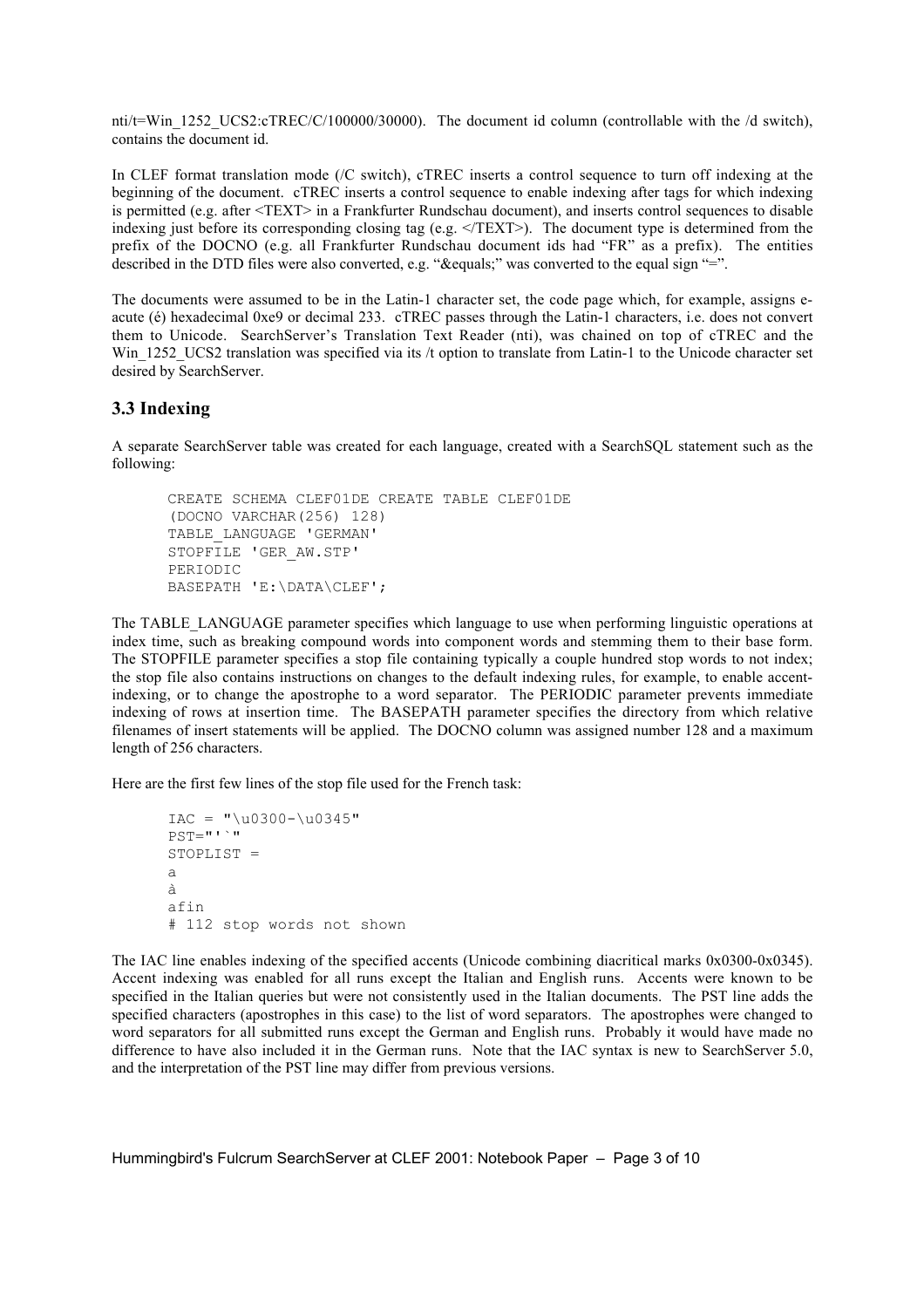Into each table, we just needed to insert one row, specifying the top directory of the library files for the language, using an Insert statement such as the following:

```
INSERT INTO CLEF01DE ( FT_SFNAME, FT_FLIST ) VALUES
('GERMAN', 'cTREC/E/d=128:s!nti/t=Win1252UCS2:cTREC/C/@:s');
```
To index each table, we just executed a Validate Index statement such as the following:

VALIDATE INDEX CLEF01DE VALIDATE TABLE TEMP\_FILE\_SIZE 2000000000 BUFFER 256000000;

The VALIDATE TABLE option of the VALIDATE INDEX statement causes SearchServer to review whether the contents of container rows, such as directory rows and library files, are correctly reflected in the table. In this particular case, SearchServer initially validated the directory row by inserting each of its sub-directories and files into the table. Then SearchServer validated each of those directory and library file rows in turn, etc. Validating library file rows invoked the cTREC text reader in expansion mode to insert a row for each logical document in the library file, including its document id.

After validating the table, SearchServer indexed the table, in this case using up to 256MB of memory for sorting (as per the BUFFER parameter) and using temporary sort files of up to 2GB (as per the TEMP\_FILE\_SIZE parameter) (no CLEF collection actually required a sort file that big). The index includes a dictionary of the distinct words (after some Unicode-based normalizations, such as converting to upper-case and decomposed form) and a reference file with the locations of the word occurrences. Additionally, by default, each distinct word is stemmed and enough information saved so that SearchServer can efficiently find all occurrences of any word which has a particular stem.

### **4 Search Techniques**

The CLEF organizers created 50 "topics" and translated them into many languages. Each translated topic set was provided in a separate file (e.g. the German topics were in a file called "Top-de01.txt"). The topics were numbered from C041 to C090. Each topic contained a "Title" (subject of the topic), "Description" (a onesentence specification of the information need) and "Narrative" (more detailed guidelines for what a relevant document should or should not contain). The participants were asked to use the Title and Description fields for at least one automatic submission per task this year to facilitate comparison of results.

We created an ODBC application, called QueryToRankings.c, based on the example stsample.c program included with SearchServer, to parse the CLEF topics files, construct and execute corresponding SearchSQL queries, fetch the top 1000 rows, and write out the rows in the results format requested by CLEF. SELECT statements were issued with the SQLExecDirect api call. Fetches were done with SQLFetch (typically 1000 SQLFetch calls per query).

## **4.1 Intuitive Searching**

For all runs, we used SearchServer's Intuitive Searching, i.e. the IS\_ABOUT predicate of SearchSQL, which accepts unstructured text. For example, for the German version of topic C041, the Title was "Pestizide in Babykost" (Pesticides in Baby Food), and the Description was "Berichte über Pestizide in Babynahrung sind gesucht" (Find reports on pesticides in baby food). A corresponding SearchSQL query would be:

SELECT RELEVANCE('V2:3') AS REL, DOCNO FROM CLEF01DE WHERE FT TEXT IS ABOUT 'Pestizide in Babykost Berichte über Pestizide in Babynahrung sind gesucht' ORDER BY REL DESC;

Hummingbird's Fulcrum SearchServer at CLEF 2001: Notebook Paper – Page 4 of 10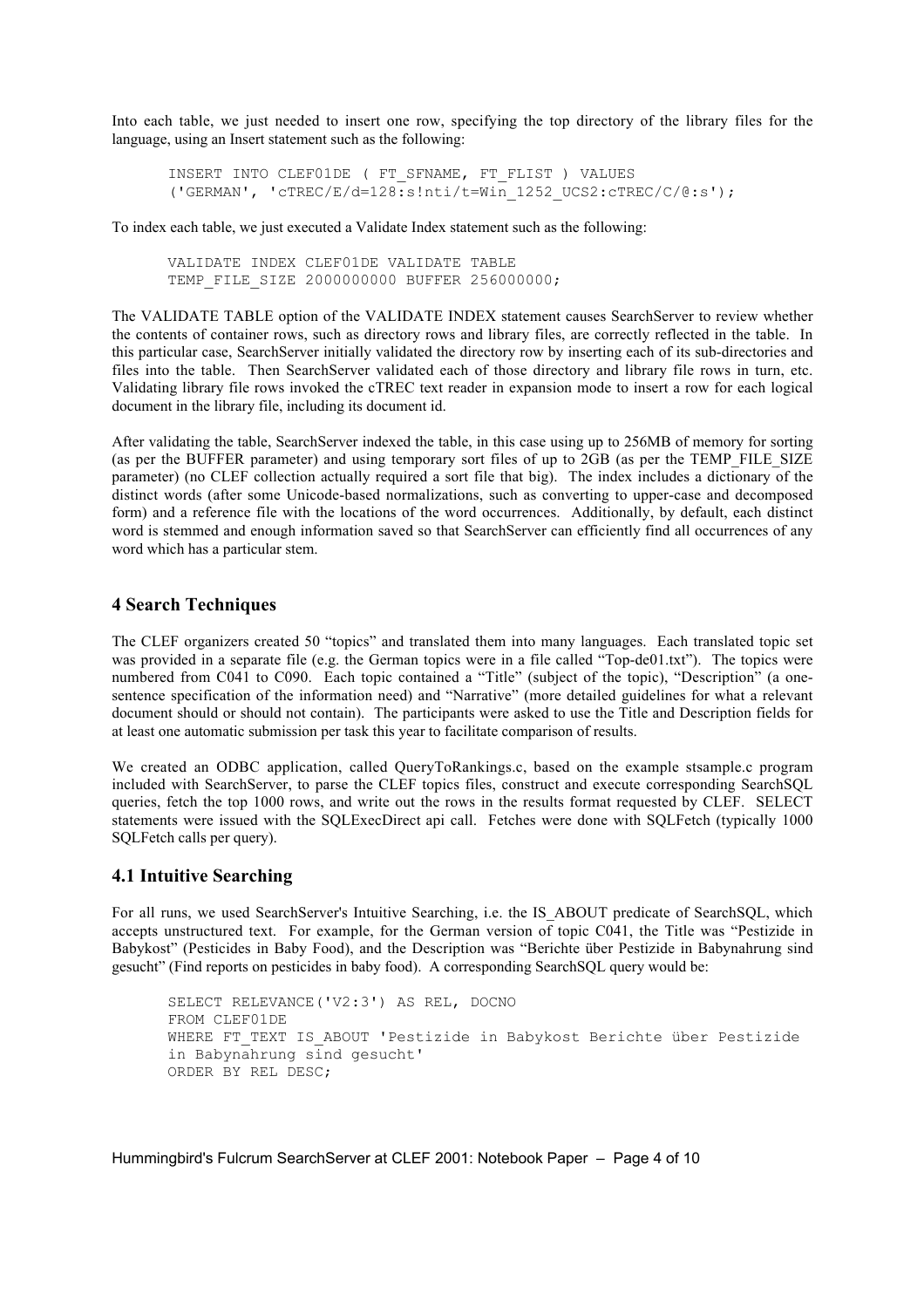This query would create a working table with the 2 columns named in the SELECT clause, a REL column containing the relevance value of the row for the query, and a DOCNO column containing the document's identifier. The ORDER BY clause specifies that the most relevant rows should be listed first. The statement "SET MAX\_SEARCH\_ROWS 1000" was previously executed so that the working table would contain at most 1000 rows.

# **4.2 Linguistic Expansion**

SearchServer uses lexicon-based natural language processing technology to "stem" each distinct word to one or more base forms, called stems. For example, in English, "baby", "babied", "babies", "baby's" and "babying" all have "baby" as a stem. Compound words in languages such as German, Dutch and Finnish should produce multiple stems; e.g., in German, "babykost" has "baby" and "kost" as stems.

By default, Intuitive Searching stems each word in the query, counts the number of occurrences of each stem, and creates a vector. Optionally some stems are discarded (secondary term selection) if they have a high document frequency or to enforce a maximum number of stems, but we didn't discard any stems for our CLEF runs. The index is searched for documents containing terms which stem to any of the stems of the vector.

Whether or not to stem, whether or not to allow multiple stems per term, and which language to use are controlled by the VECTOR\_GENERATOR set option:

| Language | Recommended VECTOR GENERATOR (SearchServer 5.0)                            |
|----------|----------------------------------------------------------------------------|
| German   | 'word!ftelp/lang=german/base   *   word!ftelp/lang=german/expand'          |
| French   | 'word!ftelp/lang=french/base/single   *   word!ftelp/lang=french/expand'   |
| Italian  | 'word!ftelp/lang=italian/base/single   *   word!ftelp/lang=italian/expand' |
| Spanish  | 'word!ftelp/lang=spanish/base/single   *   word!ftelp/lang=spanish/expand' |
| Dutch    | 'word!ftelp/lang=dutch/base   *   word!ftelp/lang=dutch/expand'            |
| English  | 'word!ftelp/lang=english/base/single   *   word!ftelp/lang=english/expand' |

### **Table 2: Recommended VECTOR\_GENERATOR Settings (SearchServer 5.0)**

The above settings were the ones used for the submitted runs, and subsequent experiments (below) confirmed they were the best ones. The main issue was whether to specify "/base" or "/base/single" in the first part of the VECTOR\_GENERATOR. Experiments on last year's collections found that "/base" worked better for German and "/base/single" worked better for French and Italian. For languages with compound words, such as German, "/base" is necessary for all components of the compound words to be included. For languages with few compound words, in the rare cases when multiple stems are returned, they often are spurious; e.g. in English, for "Acknowledgements", the 2 stems currently returned are "acknowledgement" and "acknowledgment", which appear to be just alternate spellings, so keeping both stems would improperly double-weight the term, hurting ranking. Based on this reasoning, we assumed "/base" would be better for Dutch (because Dutch contains many compound words), and "/base/single" would be better for Spanish (because it does not contain many compound words); again, experiments below confirmed these were the best choices.

Besides linguistic expansion, we did not do any other kinds of query expansion. For example, we did not use approximate text searching for spell-correction because the queries were believed to be spelled correctly. We did not use row expansion or any other kind of blind feedback technique.

## **4.3 Statistical Relevance Ranking**

SearchServer calculates a relevance value for a row of a table with respect to a vector of stems based on several statistics. The inverse document frequency of the stem is estimated from information in the dictionary. The term frequency (number of occurrences of the stem in the row (including any term that stems to it)) is determined from the reference file. The length of the row (based on the number of indexed characters in all columns of the row, which is typically dominated by the external document), is optionally incorporated. The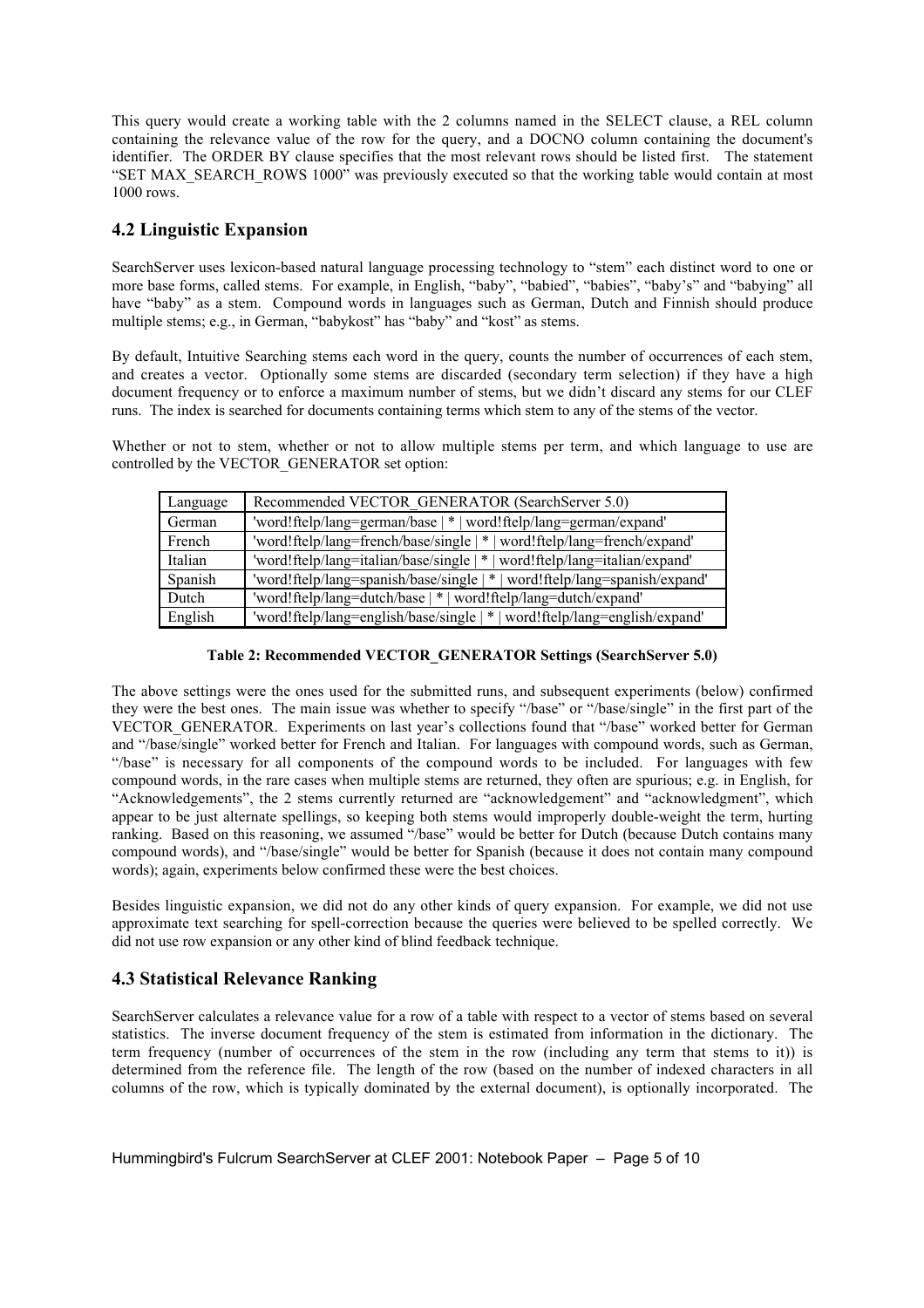already-mentioned count of the stem in the vector is also used. SearchServer synthesizes this information into a relevance value in a manner similar to [4] (particularly the Okapi approach to term frequency dampening) and also shares some elements of [5]. SearchServer's relevance values are always an integer in the range 0 to 1000.

SearchServer's RELEVANCE\_METHOD setting can be used to optionally square the importance of the inverse document frequency (by choosing a RELEVANCE METHOD of 'V2:4' instead of 'V2:3'). SearchServer's RELEVANCE\_DLEN\_IMP parameter controls the importance of document length (scale of 0 to 1000) to the ranking.

Because the evaluation program (trec\_eval) may re-order rows with the same relevance value, we post-process the results files by adding a descending fraction (0.999, 0.998, 0.997, etc.) to the relevance values of the rows for each topic to ensure that the order of evaluation is identical to the order SearchServer returned the documents.

# **4.4 Query Stop Words**

Our QueryToRankings program removed words such as "find", "relevant" and "document" from the topics before presenting them to SearchServer, i.e. words which are not stop words in general but were commonly used in the topics as general instructions. The lists for the CLEF languages were developed by examining the CLEF 2000 topics (not this year's topics). After receiving the relevance assessments this year, we did an experiment, and this step had only a minor benefit; the average precision increased just 1% or 2% in all languages (in absolute terms, from 0.0031 in Italian to 0.0107 in French). It doesn't appear to be important to comb the old topics files for potential query stop words.

# **5 Results**

Below we present an analysis of our results, including results of some unofficial "diagnostic" runs. We look at the following evaluation measures: *Precision* is the percentage of retrieved documents which are relevant. *Precision@n* is the precision after *n* documents have been retrieved. *Average precision* for a topic is the average of the precision after each relevant document is retrieved (using zero as the precision for relevant documents which are not retrieved). *Recall* is the percentage of relevant documents which have been retrieved. *Interpolated precision* at a particular recall level for a topic is the maximum precision achieved for the topic at that or any higher recall level. For a set of topics, the measure is the average of the measure for each topic (i.e. all topics are weighted equally).

The Monolingual Information Retrieval tasks were to run 50 queries against document collections in the same language and submit a list of the top-1000 ranked documents to CLEF for judging (in June 2001). The 5 languages were German, French, Italian, Spanish and Dutch. CLEF produced a "qrels" file for each of the 5 tasks: a list of documents judged to be relevant or not relevant for each topic. From these, the evaluation measures were calculated with Chris Buckley's *trec\_eval* program. Additionally, the CLEF organizers translated the topics into many more languages, including English, and also provided a comparable English document collection, for use in the multilingual task. By grepping the English results out of the multilingual qrels, we were able to produce a comparable monolingual English test collection for diagnostic runs.

For some topics and languages, no documents were judged relevant. The precision scores are just averaged over the number of topics for which at least one document was judged relevant.

When comparing two runs and finding that one run had a higher score on more topics than the other, we like to know how likely it is that this result could have happened by chance. For each result, we use the sign test to compute the *significance level* (also known as the p-value) of the result in relation to the hypothesis that when the two runs differ in their average precision score on a topic (by the  $4<sup>th</sup>$  decimal place), they are equally likely to have the higher score. If the significance level is 1% or less, then we can say the hypothesis is contradicted by the result at the 1% level and consider the result to be statistically significant, i.e. this result is unlikely to have happened if the runs were really using equally viable approaches regarding the average precision measure.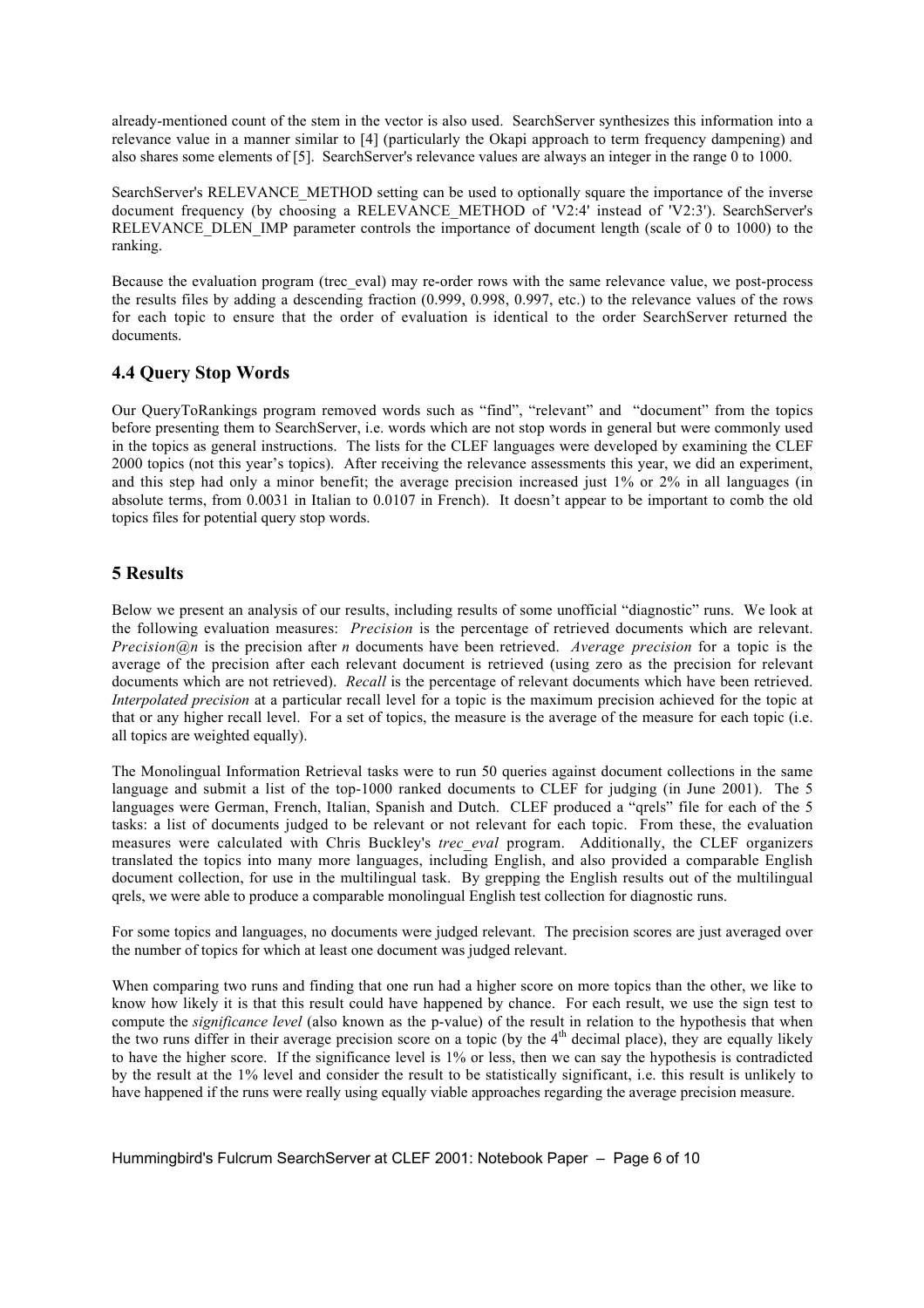The computation of the significance level is straightforward. Let  $f(x,n) = (n!/((n-x)!x!))*(0.5^n n)$ , which is the probability of x successes in n trials when the probability of success is 0.5. Let  $X_1$  be the number of topics on which run 1 scored higher, and let  $X_2$  be the number of topics on which run 2 scored higher. Let  $n = X_1 + X_2$ . Let  $X_{\text{min}} = \min(X_1, X_2)$ . If  $X_1 \leq X_2$ , then the significance level is  $2^*(f(0,n) + f(1,n) + ... + f(X_{\text{min}},n))$ . If  $X_1 = X_2$ , then the significance level is 100%. Example: if in 50 topics, one run scores higher in 34, lower in 15, and ties in 1, then the significance level is  $2*(f(0,49) + f(1,49) + ... + f(15,49))$ , which is 0.9%.

### **5.1 Submitted runs**

Tables 3.1 to 3.5 show the precision scores of our submitted runs for each language of the Monolingual Information Retrieval task. The CLEF organizers have also given the participants the median average precision scores on each topic for each language. We show the number of topics on which our runs scored higher, lower and tied (to 4 decimal places) with the median in average precision, and compute the significance level.

For each language, at least one SearchServer run had more average precision scores above the median than below. The submitted German, Dutch and Spanish runs had a significance level of less than 1%.

All submitted runs used both the Title and Description fields. Runs humDE01, humFR01, humIT01, humES01 and humNL01 used relevance method 'V2:3' and RELEVANCE DLEN IMP 500; these settings typically worked best on last year's collections. Runs humDE01x, humFR01x, humIT01x, humES01x, humNL01x used relevance method 'V2:4' and RELEVANCE\_DLEN\_IMP 750, which worked well on the TREC-9 Main Web Task last year [6]. After receiving the relevance assessments, preliminary experiments suggest that a combination of 'V2:3' and 750 would have been best for most languages this year, but it makes little difference.

| Run      | AvgP   | P(a)5 | P@10  | P@20  | Rec0   | Rec30  | vs Median    | SigL    |
|----------|--------|-------|-------|-------|--------|--------|--------------|---------|
| humDE01  | 0.4403 | 54.7% | 49.8% | 44.6% | 0.7836 | 0.5377 | $39 - 8 - 2$ | $0.0\%$ |
| humpE01x | 0.4474 | 56.3% | 51.4% | 44.8% | 0.8206 | 0.5521 | $36-9-4$     | $0.0\%$ |
| Median   | 0.3660 | n/a   | n/a   | n/a   | n/a    | n/a    | $0 - 0 - 49$ | -       |

**Table 3.1: Precision of Submitted German runs**

| Run      | AvgP   | P@5   | P@10  | P@20  | Rec0   | Rec30  | vs Median     | SigL |
|----------|--------|-------|-------|-------|--------|--------|---------------|------|
| humFR01  | 0.4825 | 55.5% | 44 3% | 36.3% | 0.8149 | 0.5936 | 28-14-7       | 4.4% |
| humFR01x | 0.4789 | 49.8% | 42.2% | 35.4% | 0.7788 | 0.5811 | $27 - 18 - 4$ | 23%  |
| Median   | 0.4635 | n/a   | n/a   | n/a   | n/a    | n/a    | $0 - 0 - 49$  |      |

#### **Table 3.2: Precision of Submitted French runs**

| Run     | AvgP   | P(a)5 | P@10  | P@20  | Rec0   | Rec30  | vs Median     | SigL    |
|---------|--------|-------|-------|-------|--------|--------|---------------|---------|
| humIT01 | 0.4555 | 54.0% | 49.4% | 41.2% | 0.7830 | 0.5727 | $23 - 20 - 4$ | 76%     |
| humT01x | 0.4332 | 50.6% | 46.2% | 39.8% | 0.7069 | 0.5421 | 15-30-2       | $2.6\%$ |
| Median  | 0.4578 | n/a   | n/a   | n/a   | n/a    | n/a    | $0 - 0 - 47$  |         |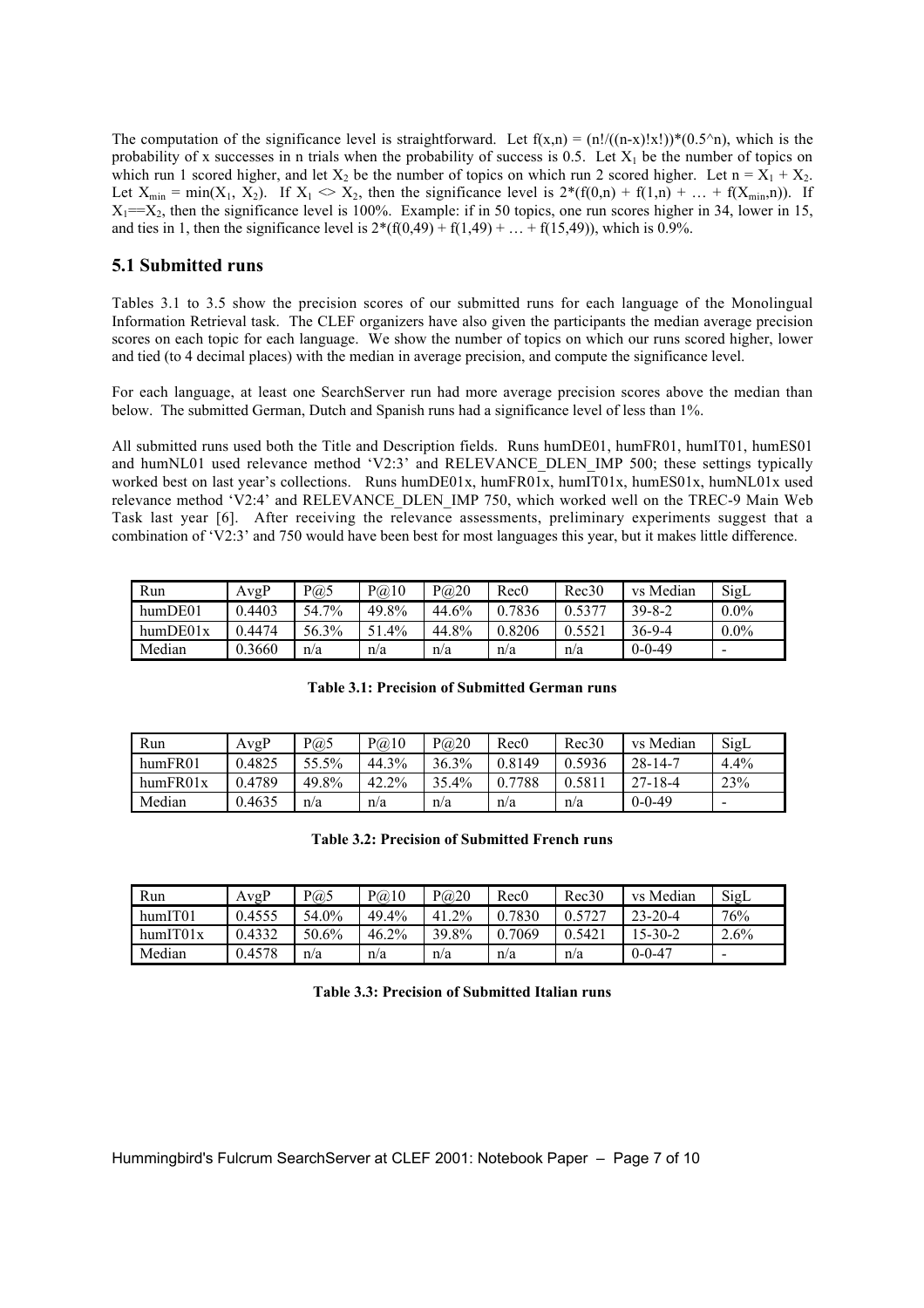| Run      | AvgP   | P(a)5 | P@10     | P@20         | Rec0   | Rec30  | vs Median    | SigL    |
|----------|--------|-------|----------|--------------|--------|--------|--------------|---------|
| humES01  | 0.5378 | 68.6% | 60.8%    | 52.8%        | 0.8708 | 0.6644 | 35-7-7       | $0.0\%$ |
| humES01x | 0.5363 | 68.2% | $60.0\%$ | $1\%$<br>51. | 0.8514 | 0.6681 | $38 - 7 - 4$ | $0.0\%$ |
| Median   | 0.4976 | n/a   | n/a      | n/a          | n/a    | n/a    | $0 - 0 - 49$ |         |

#### **Table 3.4: Precision of Submitted Spanish runs**

| Run      | AvgP   | $P(\widehat{\omega},5)$ | P@10  | P@20  | Rec0   | Rec30  | vs Median     | SigL    |
|----------|--------|-------------------------|-------|-------|--------|--------|---------------|---------|
| humNL01  | 0.3844 | 52.0%                   | 41.8% | 34.1% | 0.7558 | 0.5145 | $39 - 6 - 5$  | $0.0\%$ |
| humNLO1x | 0.3831 | 50.4%                   | 45.4% | 33.7% | 0.7504 | 0.4940 | $37 - 10 - 3$ | $0.0\%$ |
| Median   | 0.2986 | n/a                     | n/a   | n/a   | n/a    | n/a    | $0 - 0 - 50$  |         |

### **Table 3.5: Precision of Submitted Dutch runs**

**Glossary**:

**AvgP**: Average Precision (defined above)

**P**@5, **P**<sup>@</sup>10, **P**<sup>@20</sup>: Precision after 5, 10 and 20 documents retrieved, respectively

**Rec0, Rec30**: Interpolated Precision at 0% and 30% Recall, respectively

**vs Median**: Number of topics on which the run scored higher, lower and equal (respectively) to the median average precision (to 4 decimal places)

**SigL**: Significance Level: the probability of a result at least as extreme (vs Median) assuming it is equally likely that a differing score will be higher or lower

## **5.2 Impact of Linguistic Expansion**

To measure the benefits of SearchServer's linguistic technology, Tables 4.1 to 4.6 show runs which were done with a more recent SearchServer build in August 2001. For each language, the runs vary in their VECTOR\_GENERATOR setting. The first run set VECTOR\_GENERATOR to the empty string, which disables linguistic processing. The second run set /base but not /single in the first part of the VECTOR\_GENERATOR, which allowed all stems for a term to be added to the vector. The third run set /base and /single in the first part of the VECTOR GENERATOR, allowing only a single stem to be added to the vector for each term. For all these runs, both the Title and Description were used, the relevance method was 'V2:3' and the RELEVANCE\_DLEN\_IMP setting was 750:

| Run             | AvgP   | P@5      | P@10  | P@20  | Rec0   | Rec30  | vs no ling    | SigL    |
|-----------------|--------|----------|-------|-------|--------|--------|---------------|---------|
| DE: no ling     | 0.3269 | $46.1\%$ | 43.7% | 36.4% | 0.7102 | 0.4038 | -             |         |
| DE:/base        | 0.4669 | 58.0%    | 52.4% | 47.4% | 0.8186 | 0.5699 | $42 - 6 - 1$  | $0.0\%$ |
| DE:/base/single | 0.3843 | 49.8%    | 45.7% | 38.3% | 0.7489 | 0.4957 | $35 - 13 - 1$ | $0.2\%$ |

|  |  |  |  | Table 4.1: Impact of Linguistic Expansion in German |
|--|--|--|--|-----------------------------------------------------|
|--|--|--|--|-----------------------------------------------------|

| Run              | AvgP   | P(a)5 | $P(\widehat{\omega}, 10)$ | P@20  | Rec0   | Rec30  | vs no ling    | SigL |
|------------------|--------|-------|---------------------------|-------|--------|--------|---------------|------|
| FR: no ling      | 0.4114 | 46.9% | 38.0%                     | 33.0% | 0.7301 | 0.5047 | -             |      |
| FR: /base        | 0.4712 | 49.8% | 42.7%                     | 35.5% | 0.7991 | 0.5776 | $27 - 18 - 4$ | 23%  |
| FR: /base/single | 0.4855 | 52.2% | 43.1%                     | 36.2% | 0.8121 | 0.5927 | $28 - 17 - 4$ | 14%  |

### **Table 4.2: Impact of Linguistic Expansion in French**

Hummingbird's Fulcrum SearchServer at CLEF 2001: Notebook Paper – Page 8 of 10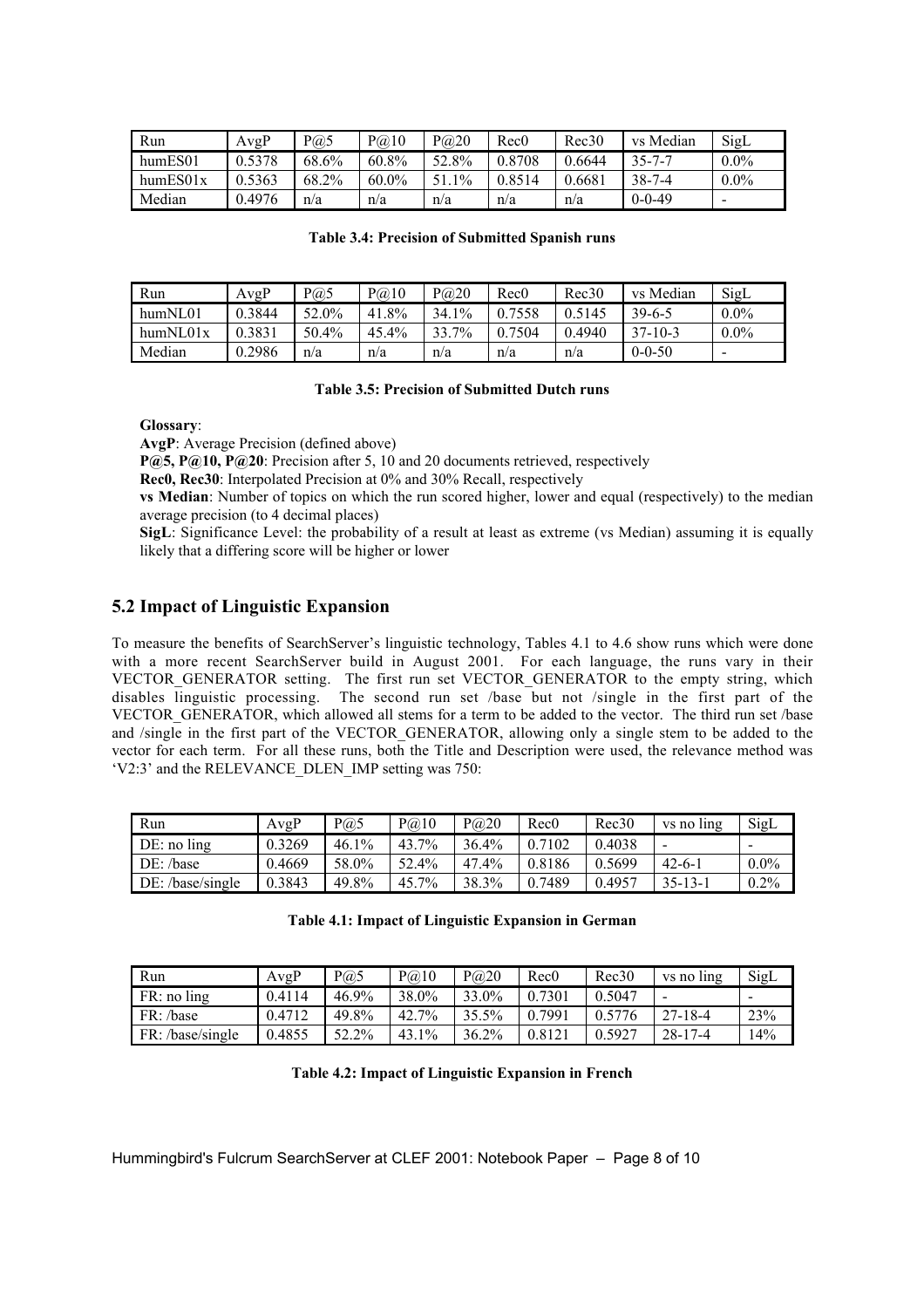| Run              | AvgP   | P(a)5 | $P(\widehat{\omega}, 10)$ | $P$ <sub>(a)</sub> $20$ | Rec0   | Rec30  | vs no ling    | SigL    |
|------------------|--------|-------|---------------------------|-------------------------|--------|--------|---------------|---------|
| IT: no $\lim$    | 0.3900 | 48.1% | 43.0%                     | 35.5%                   | 0.7076 | 0.4729 | -             |         |
| IT: $/base$      | 0.4309 | 50.6% | 48.5%                     | 40.1%                   | 0.7401 | 0.5422 | $25 - 19 - 3$ | 29%     |
| IT: /base/single | 0.4514 | 50.6% | 48.5%                     | 40.9%                   | 0.7456 | 0.5553 | $28 - 16 - 3$ | $9.6\%$ |

### **Table 4.3: Impact of Linguistic Expansion in Italian**

| Run              | AvgP   | P@5   | P@.10 | P@20     | Rec0   | Rec30  | vs no ling    | SigL    |
|------------------|--------|-------|-------|----------|--------|--------|---------------|---------|
| ES: no ling      | 0.4848 | 63.3% | 55.9% | $47.1\%$ | 0.8117 | 0.6154 | -             |         |
| ES: /base        | 0.5316 | 68.2% | 60.2% | 51.0%    | 0.8621 | 0.6608 | $28 - 18 - 3$ | 18%     |
| ES: /base/single | 0.5429 | 70.6% | 61.6% | 51.9%    | 0.8842 | 0.6726 | $33 - 13 - 3$ | $0.5\%$ |

#### **Table 4.4: Impact of Linguistic Expansion in Spanish**

| Run              | AvgP   | P(a)5 | $P(\widehat{\omega})$ 10 | $P$ <sub>(a)</sub> $20$ | Rec0   | Rec30  | vs no ling               | SigL    |
|------------------|--------|-------|--------------------------|-------------------------|--------|--------|--------------------------|---------|
| $NL: no$ ling    | 0.3189 | 42.4% | 36.8%                    | 28.0%                   | 0.6603 | 0.4197 | $\overline{\phantom{0}}$ |         |
| NL: /base        | 0.4144 | 54.0% | 45.6%                    | 35.1%                   | 0.7939 | 0.5313 | $37 - 10 - 3$            | $0.0\%$ |
| NL: /base/single | 0.3700 | 49.2% | 40.8%                    | 32.6%                   | 0.7349 | 0.4912 | $31 - 16 - 3$            | $4.0\%$ |

### **Table 4.5: Impact of Linguistic Expansion in Dutch**

| Run              | AvgP   | P(a)5 | $P(\widehat{\omega}, 10)$ | P@20  | Rec0   | Rec30  | vs no ling    | SigL |
|------------------|--------|-------|---------------------------|-------|--------|--------|---------------|------|
| $EN:$ no ling    | 0.4732 | 48.9% | 39.1%                     | 29.7% | 0.7765 | 0.5959 |               |      |
| EN: /base        | 0.5245 | 52.8% | 41.5%                     | 31.6% | 0.8112 | 0.7026 | $26 - 13 - 8$ | 5.3% |
| EN: /base/single | 0.5317 | 52.8% | $7\%$<br>$-41.$           | 31.7% | 0.8213 | 0.7029 | $26 - 13 - 8$ | 5.3% |

### **Table 4.6: Impact of Linguistic Expansion in English**

Impact of Linguistic Expansion: For all 6 investigated languages (German, French, Italian, Spanish, Dutch and English), SearchServer's linguistic expansion was found to boost all investigated precision scores, including average precision and Precision@5. For 3 languages, German, Dutch and Spanish, the results (of comparing the number of topics of higher and lower average precision with linguistics enabled and disabled) had a significance level of less than 1%.

Table 5 summarizes the percentage increases in the precision scores using the recommended VECTOR\_GENERATOR setting compared to disabling linguistics. It appears that German and Dutch are the biggest beneficiaries of linguistic expansion. The percentage changes for French and Italian were generally larger than for Spanish, even though more topics were helped in Spanish:

| Language | AvgP    | P(a)5   | $P(\widehat{\omega}, 10)$ | $P(\partial 20)$ | Rec0    | Rec30  | Range       |
|----------|---------|---------|---------------------------|------------------|---------|--------|-------------|
| German   | $+43%$  | $+26%$  | $+20%$                    | $+30%$           | $+15%$  | $+41%$ | $15 - 43%$  |
| Dutch    | $+30%$  | $+27%$  | $+24%$                    | $+25%$           | $+20%$  | $+27%$ | $20 - 30\%$ |
| French   | $+18%$  | $+11\%$ | $+13%$                    | $+10\%$          | $+11\%$ | $+17%$ | $10-18%$    |
| Italian  | $+16%$  | $+5\%$  | $+13%$                    | $+15%$           | $+5%$   | $+17%$ | $5 - 17%$   |
| Spanish  | $+12%$  | $+12\%$ | $+10\%$                   | $+10\%$          | $+9%$   | $+9%$  | $9 - 12%$   |
| English  | $+12\%$ | $+8\%$  | $+7%$                     | $+7\%$           | $+6\%$  | $+18%$ | $6 - 18%$   |

**Table 5: Percentage Increase from Linguistic Expansion, Descending Order by Average Precision**

Hummingbird's Fulcrum SearchServer at CLEF 2001: Notebook Paper – Page 9 of 10